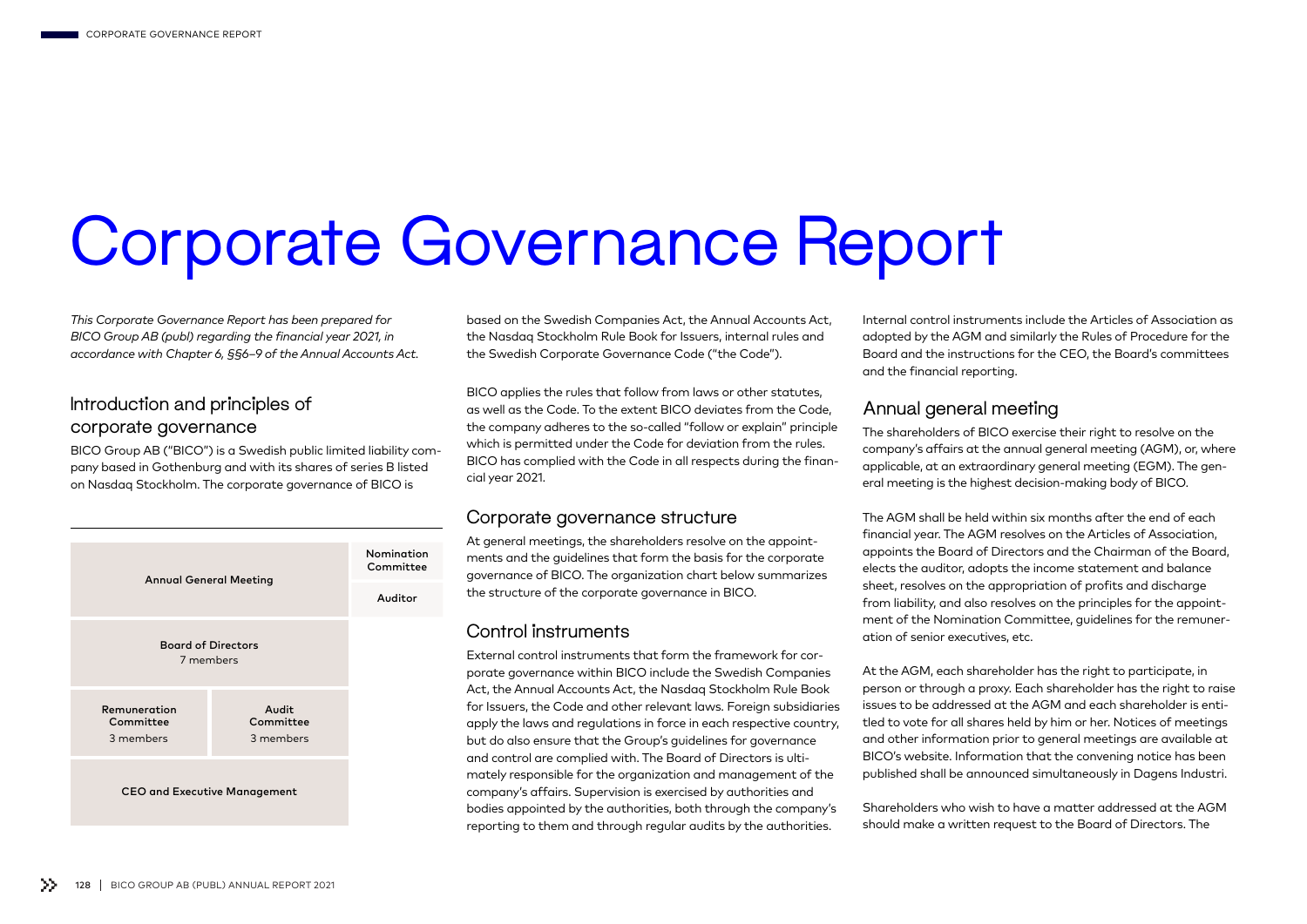request must normally be made to the Board of Directors well in advance of the AGM, in accordance with the information provided at BICO's website in connection with the publication of the time and place of the AGM.

## **Shareholders**

BICO's shares of series B have been listed on Nasdaq Stockholm since April 20, 2020. According to the share register kept by Euroclear Sweden, as of December 31, 2021 there were 20,650 shareholders in BICO.

The share capital amounted to SEK 1,553,256, divided among 62,130,269 shares, of which 1,500,000 are shares of series A, which carry 10 votes per share, and 60,630,269 are shares of series B, which carry 1 vote per share.

As of December 31, 2021, Erik Gatenholm had an ownership of 15.0 percent of the total number of shares and 22.4 percent of the votes. As of December 31, 2021, Héctor Martínez had an ownership of 10.0 percent of the total number of shares and 15.0 percent of the votes. No other shareholder held a direct or indirect shareholding representing 10 percent or more of the votes for all shares in BICO.

# Annual general meeting 2021

The AGM of BICO 2021 (in respect of the financial year 2019/2020) took place on April 26, 2021. At the AGM, approximately 74.1 percent of the votes were represented.

The AGM passed, inter alia, the following resolutions (in addition to matters ordinarily dealt with by the AGM):

- To adopt a new long-term incentive program for employees within the Group through a directed issue of not more than 3,000,000 warrants in aggregate
- To approve the Board's decision for the company, through the issue of convertibles, to raise a convertible loan amounting to not more than SEK 1,500,000,000
- To authorize the Board of Directors, until the end of the next AGM on one or more occasions and with or without deviation from the shareholders' preferential rights, to resolve on new

issue of shares of series B. The issues may be effectuated through cash issue, issue for non-cash consideration or set-off corresponding to not more than 10 percent of the registered share capital in the company at the time of the issue resolution. In addition, in connection with acquisitions of businesses, companies or rights, the Board shall be entitled to resolve upon an issue for non-cash consideration or through set-off corresponding to additionally not more than 10 percent of the reaistered share capital in the company at the time of the issue resolution

• To adopt revised Articles of Association

# Extraordinary general meetings 2021

In 2021, BICO held two EGMs: on August 6, 2021, and on November 17, 2021.

### **EGM August 6, 2021**

At the EGM held on August 6, 2021, it was resolved, inter alia, to change the company's name to BICO AB (publ) and to adopt revised Articles of Association.

#### **EGM November 17, 2021**

At the EGM held on November 17, 2021, it was resolved, inter alia, to elect Susan Tousi as a new Board member and to authorize the Board of Directors, until the end of the next AGM on one or more occasions and with or without deviation from the shareholders' preferential rights, to resolve on new issues of shares of series B. The issues may be effectuated through cash issue, issue for non-cash consideration or set-off corresponding to not more than 20 percent of the registered share capital in the company at the time of the issue resolution. Deviations from the shareholders' preferential rights should only be possible in connection with acquisitions of businesses, companies, ownership shares and rights, or for the company's continued expansion.

# Annual general meeting 2022

BICO's Annual General Meeting 2022 will take place on April 26, 2022.

# Nomination committee

BICO's AGM resolves on the principles for the appointment of

the members of the Nomination Committee and its instructions. The AGM 2021 resolved that there shall be five members of the Nomination Committee, one of whom shall be the Chairman of the Board. The other members shall be appointed by the four largest shareholders (in terms of voting rights) in the company as of the end of September. If the Chairman of the Board, directly or indirectly, is one of the four largest shareholders, the Chairman of the Board shall refrain from nominating a member to the Nomination Committee. The principles also include a procedure for the replacement of a member who leaves the Nomination Committee prematurely or where a member represents a shareholder who is no longer one of the four largest shareholders in terms of voting rights.

The names of the members of the Nomination Committee shall be presented no later than six months before the AGM 2022. The composition of the Nomination Committee from time to time shall be published at BICO's website. A press release stating the composition of the Nomination Committee and the procedure for shareholders to submit proposals to the Nomination Committee was published on October 8, 2021, and has been made available at BICO's website. The following members of the Nomination Committee were appointed: Mats Engström (appointed by Erik Gatenholm), Claes Dinkelspiel (appointed by Héctor Martínez), Malin Björkmo (appointed by Handelsbanken Fonder), Jan Dworsky (appointed by Swedbank Robur Fonder) and Carsten Browall (Chairman of the Board). In aggregate, the nominating shareholders represented approximately 50 percent of the votes in BICO. The Nomination Committee held 5 meetings during the year.

The Nomination Committee shall submit proposals for resolution to the AGM 2022 regarding the election of the Chairman of the AGM, the number of Board members, the election of the Chairman and other members of the Board, Board fees and remuneration for committee work, election and remuneration of auditors, and, where applicable, changes to the instructions for the Nomination Committee.

The Nomination Committee has considered diversity issues in its work, and it has applied Rule 4.1 of the Code as its diversity policy. The representation on the Board comprises two women and five men. The Nomination Committee notes that the proposed Board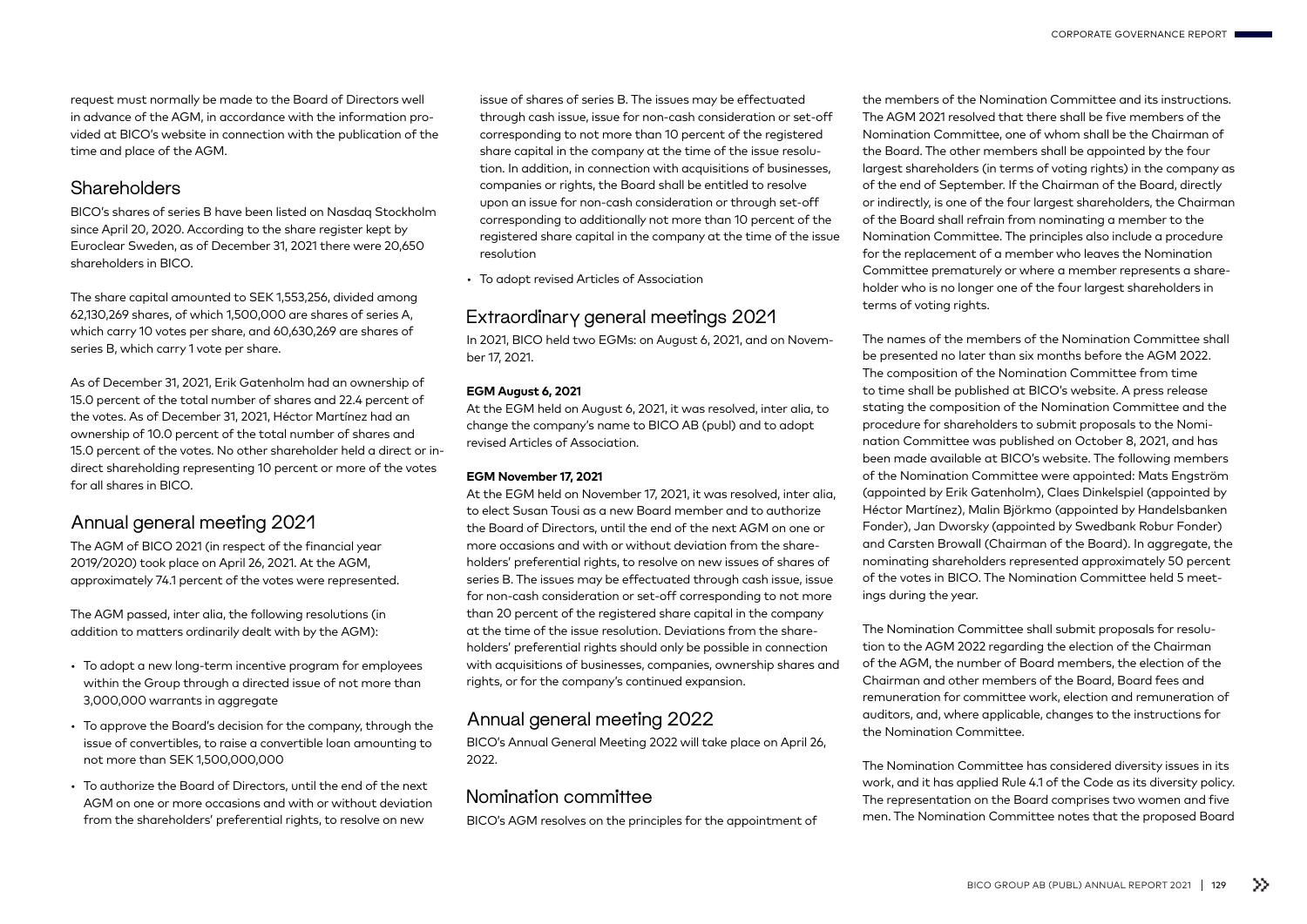does not meet the goal of equal gender distribution as stipulated by the Code. In its ongoing work, the Nomination Committee intends to strive to achieve the goal as stipulated by the Code.

The Nomination Committee deems that the proposed Board, which consists of seven persons, has a reasonable composition with regard to the company's operations, phase of development and other general circumstances. In assessing the proposed Board members' independence, the Nomination Committee has found that its proposal for Board composition in BICO meets the requirement for independence as stipulated by the Code.

## Auditor

The auditors of BICO are elected at the AGM. The AGM 2021 resolved in accordance with the Nomination Committee's proposal for the re-election of Deloitte AB with Fredrik Jonsson as auditor in charge.

#### **Audit work**

The auditor shall review the company's annual report and accounting and the administration by the Board of Directors and the CEO. After the end of each financial year, the auditor shall submit an auditor's report and an auditor's report for the Group to the AGM. According to BICO's Articles of Association, BICO shall have at least one auditor and no more than one deputy auditor.

The auditor in charge has reported his observations from the audit work to the Board of Directors and to the Audit Committee. In connection with the audit work described above, the annual report, the accounting and the administration by the Board of Directors and the CEO have been reviewed. In addition to the audit assignment, which is paid according to the customary charging standards, during the financial year Deloitte AB has provided consultations and audit-related services of approximately MSEK 1.0.

# The board of directors

According to the Articles of Association, the Board of Directors of BICO shall consist of a minimum of three and a maximum of eight members without any deputies. At the end of the financial year 2021, the Board of Directors of BICO consisted of seven members, elected by the general meeting.

The Board of Directors follows written rules of procedure which are revised annually and adopted at the statutory Board meeting following election each year. The rules of procedure regulate, among other things, Board practices, functions, and the division of work between the Board members and the CEO. In connection with the statutory Board meeting following election, the Board also adopts instructions for the CEO including financial reporting.

#### **Evaluation of the board work**

The Board of Directors annually conducts a systematic evaluation during which the members are given the opportunity to present their views on working methods and materials as well as their own and the other members' efforts in connection with the Board work. The purpose is to improve the work of the Board and to provide the Nomination Committee with relevant decision guidance documentation prior to the AGM.

#### **Independence**

According to the Code, a majority of the members elected by the general meeting shall be independent in relation to the company and the company management. Moreover, at least two of these members shall be independent in relation to the company's major shareholders.

BICO's Board of Directors is deemed to have met the requirements of the Code regarding independence since six of the members elected by the general meeting are considered independent

in relation to both the company and the company management as well as the company's major shareholders. During 2021, all members elected by the general meeting have been independent in relation to the company, the company management and to the company's major shareholders, with the exception of Board member Erik Gatenholm as he is both the CEO and the largest shareholder of the company.

#### **Board work and responsibilities**

The AGM 2021 elected six ordinary Board members with expertise in both medical technology and the field of finance and strategy. The EGM held on November 17, 2021 elected a seventh ordinary Board member. The company's General Counsel, Lotta Bus, has been the secretary of the Board during the year. During 2021, 35 Board meetings have been held (29 meetings during 2019/2020). Minutes have been kept at all of them. The CEO and the CFO have been presenting matters at the Board meetings. On a couple of occasions, also other members of the company's management have been presenting.

The Board of Directors oversees the work of the CEO and is responsible for ensuring that the organization, management, and guidelines for the company's funds are appropriately structured. The Board of Directors is also responsible for ensuring that the company is organized in such a way that there is appropriate internal control, and that appropriate systems exist for monitoring of the business and its risks, and for compliance with laws,

|                                 | Elected | <b>Board</b><br>meetings | Remuneration<br>Committee | Audit<br>Committee       | Total<br>remuneration |
|---------------------------------|---------|--------------------------|---------------------------|--------------------------|-----------------------|
| <b>Carsten Browall</b>          | 2018    | 35/35                    | 3/3                       | 6/6                      | 565                   |
| Erik Gatenholm                  | 2016    | 35/35                    | $\overline{\phantom{a}}$  | $\overline{\phantom{a}}$ | $\Omega$              |
| Ingela Hallberg <sup>1</sup>    | 2017    | 11/35                    | 1/3                       | $\overline{\phantom{a}}$ | $\Omega$              |
| Aristotelis Nastos <sup>2</sup> | 2020    | 35/35                    | 2/3                       | -                        | 225                   |
| Bengt Sjöholm <sup>3</sup>      | 2016    | 35/35                    | 1/3                       | 6/6                      | 240                   |
| Helena Skåntorp                 | 2019    | 35/35                    | $\overline{\phantom{a}}$  | 6/6                      | 275                   |
| Susan Tousi <sup>4</sup>        | 2021    | 4/35                     | $\overline{\phantom{a}}$  | -                        | 100                   |
| Christian Wildmoser             | 2019    | 35/35                    | 3/3                       |                          | 225                   |

1 Ingela Hallberg declined re-election as board member on the Annual General Meeting 2021 which took place on April 26, 2021.

2 Aristotelis Nastos was elected member of the Remuneration committee post the Annual General Meeting 2021 which took place on April 26, 2021.

3 Bengt Sjöholm was member of the Remuneration Committee until the AGM 2021 which took place on April 26, 2021.

4 Susan Tousi was elected board member on the Extraordinary general meeting which took place on November 17, 2021. During the autumn of 2021, Susan Tousi participated as a co-opted board member. Her remuneration is based on this.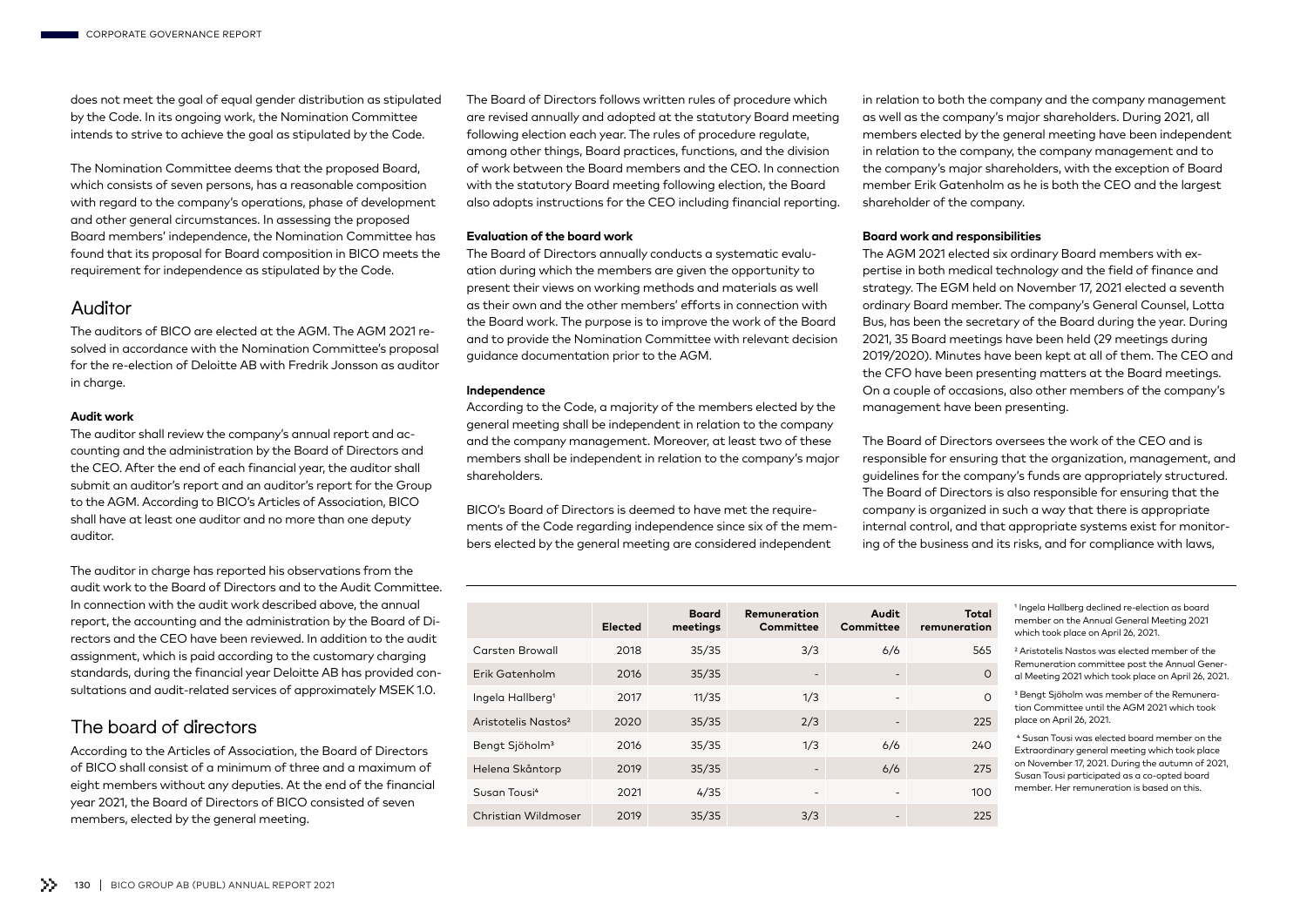rules, and internal guidelines. The Board of Directors is further responsible for the development and follow-up of the company's strategies through plans and objectives, decisions on acquisitions and divestments of operations, major investments, appointments, and remuneration of management, along with ongoing follow-up during the year. The Board of Directors approves the budget and annual accounts.

#### **Board work during 2021**

During 2021, the Board has shown great dedication in what has been a dynamic year with many meetings. At the ordinary meetings, the Board has discussed fixed agenda items as per its annual plan such as strategy for the Group and its three business areas, long-term goals, financial goals, risks and risk management, corporate governance documents, sustainability issues, as well as year-end accounts and interim reports. Moreover, during the year, the Board has continuously discussed the business situation in the Group's three business areas, financial issues, corporate acquisitions and other investments, ethics and compliance, general organizational matters and issues in relation to the supply chain. The Board has gained ongoing insight into operations, either through visits to subsidiaries or through presentations from business area managers and the CEOs of the subsidiaries. In addition to ordinary Board meetings, the Board is provided with monthly reports by the CEO.

#### **Rules of procedure for the board of directors**

In advance of each Board meeting, the draft agenda and the background material on the matters to be discussed at the meeting are distributed. The draft agenda is prepared by the CEO in consultation with the Chairman. Matters referred to the Board are either for information, for discussion or for decision. Decisions are made only after discussion and after all members present at the meeting have been given the opportunity to comment. The broad experience of the Board in various areas ensures a constructive and open discussion. During the year, no member has expressed reservation against a decision. Open questions are followed up on an ongoing basis.

#### **The board committees**

The Board has the full knowledge of, and is responsible for, all matters on its agenda. During the year, Board work has been carried out in two committees appointed by the Board: the Audit Committee and the Remuneration Committee.

#### **Audit committee**

The Board has appointed an Audit Committee consisting of Helena Skåntorp (chairman), Carsten Browall and Bengt Sjöholm. The tasks of the Audit Committee are set out in its rules of procedure, which are adopted annually. Without prejudice to the general responsibilities and tasks of the Board of Directors, the Audit Committee shall, inter alia, monitor BICO's financial reporting, monitor the effectiveness of BICO's internal control and risk management, stay informed of the audit of the annual accounts and consolidated accounts, monitor the handling of related party transactions, review and monitor the auditor's impartiality and independence, paying particular attention to whether the auditor provides the company with services other than audit services, and assist in preparations to procure audit services.

#### **Remuneration committee**

The Board has appointed a Remuneration Committee consisting of Carsten Browall (chairman), Aristotelis Nastos, and Christian Wildmoser. The tasks of the Remuneration Committee are set out in its rules of procedure, which are adopted annually. The Remuneration Committee shall prepare proposals regarding remuneration principles, remuneration and other terms of employment for the company's senior executives. The Remuneration Committee shall also review and evaluate the company's program for variable remuneration to senior executives, compliance with the guidelines for remuneration to senior executives as decided by the AGM, and the company's current remuneration levels and structures.

## The Managing Director (CEO)

In accordance with the rules of the Swedish Companies Act and other legislation, the CEO is responsible for the day-to-day management in accordance with the Board's guidelines and instructions and should take care of any necessary measures to ensure that the company's accounts are handled in a satisfactory manner. Furthermore, the CEO shall ensure that the Board of Directors is provided with information on an ongoing basis necessary to adequately monitor the company and the Group's financial situation, position and development and otherwise fulfill its reporting obligation regarding financial conditions.

The CEO is also responsible for preparing reports and compiling information from the management prior to Board meetings. The CEO is presenting the information at the Board meetings.

The CEO shall keep the Board of Directors continuously informed of the development of the company's operations, the development of the sales, the company's results and financial position, liquidity and credit situation, important business events and any other event, circumstance or situation that is likely to be of material importance to the company's shareholders.

# Guidelines for remuneration to senior executives

At the AGM on April 26, 2021, it was resolved to introduce guidelines for remuneration to senior executives. The term senior executives refer to the CEO, the CFO and certain other people in the company management. The guidelines, which must be updated at least every fourth year, essentially entail the following:

Remuneration shall be market-based and may consist of fixed salary, variable cash remuneration, pension benefits and other benefits. The general meeting may also decide on share and share price-related remuneration. The fixed salary shall be based on each individual's areas of responsibility and experience and shall be reviewed annually. The remuneration guidelines are available on the company's website.

The fulfillment of criteria for paying variable cash remuneration should be measurable over a period of one or several years. Variable cash remuneration shall amount to a maximum of 100 percent of the total fixed salary during the measurement period. Additional variable remuneration may be payable in extraordinary circumstances.

The CEO's pension benefits shall be defined contribution plans. Pension benefits for other senior executives shall be defined contribution plans, unless the executive is covered by a defined benefit plan under mandatory provisions in a collective agreement. Pension premiums for defined contribution plans shall amount to no more than 31 percent of the fixed annual salary. Other benefits may include e.g., life insurance, health insurance and car benefits. Such benefits may amount to no more in total than 5 percent of the fixed annual salary.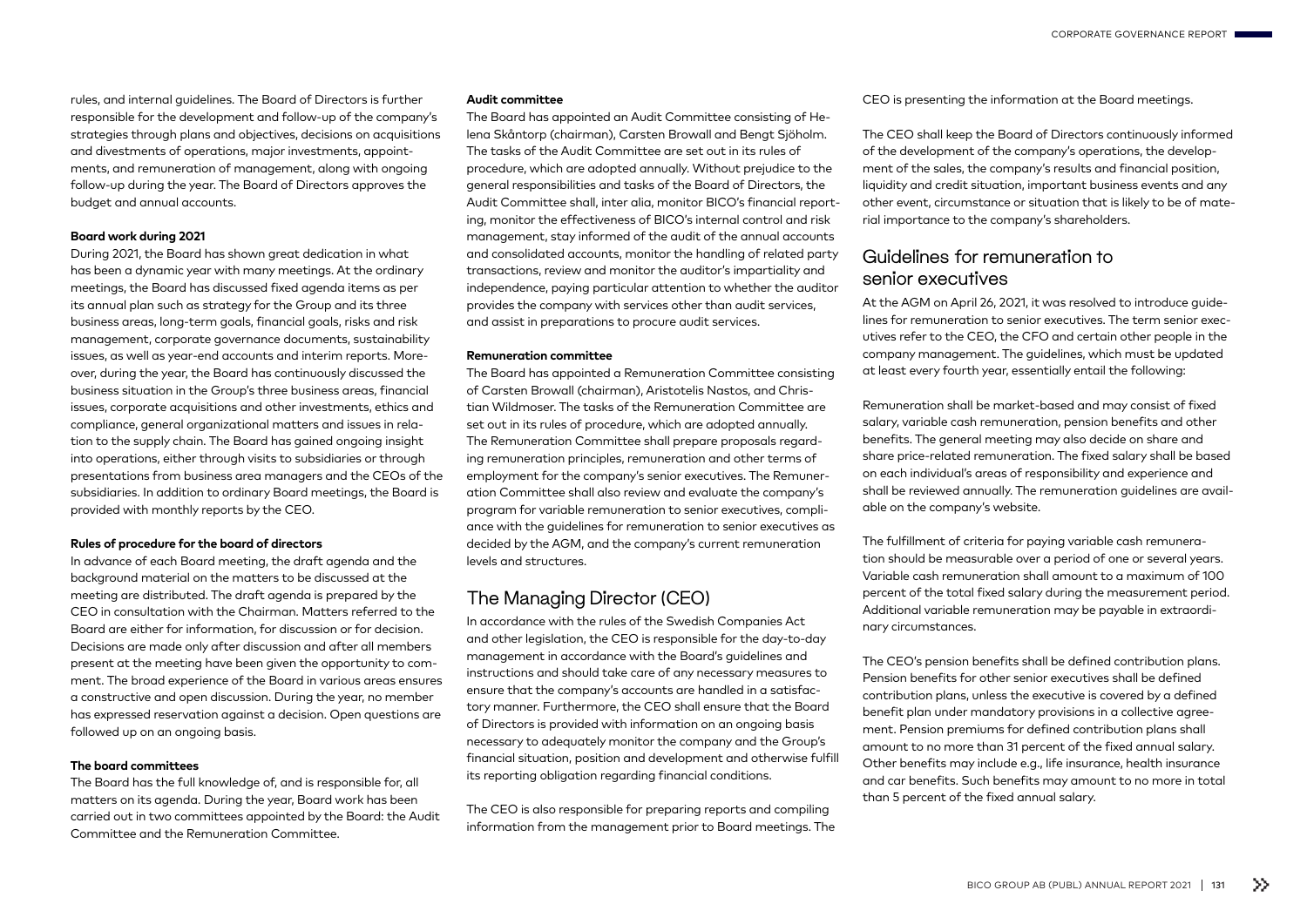In the event of termination of employment by the company, the period of notice may be no more than 12 months. Fixed salary during the period of notice and severance pay may not exceed in total a sum equivalent to the fixed salary for 12 months. In the event of termination of employment by the senior executive, the period of notice may be no more than six months, without entitlement to severance pay.

As mentioned previously, a Remuneration Committee has been established by the Board of Directors. The tasks of the committee include, inter alia, preparing the Board's decisions on proposed guidelines for remuneration to senior executives. The Board shall prepare new guidelines at least every four years and shall present its proposal for decision by the AGM. The Remuneration Committee shall also monitor and evaluate programs for variable remuneration for the company management, the application of the guidelines for remuneration to senior executives, and prevailing remuneration structures and remuneration levels in the company.

The Board of Directors may decide temporarily to deviate from the guidelines, in part or in whole, if there are particular, justifying reasons in an individual case to protect the company's long-term interests, including its sustainability, or to assure the company's financial viability.

## Further information at bico.com

- Articles of Association
- Information from previous AGMs (notices, documentation, minutes, etc.)
- Information about the Nomination Committee
- Corporate Governance Report

## Control environment

The Board of Directors is responsible for the internal control in the company, in accordance with the Swedish Companies Act and the Code. Moreover, according to the Swedish Annual Accounts Act, the Corporate Governance Report shall include information about the most important elements of the company's system for internal control and risk management in connection with the financial reporting. In addition, the Board of Directors

is responsible for ensuring that there are suitable systems for monitoring and controlling the company's operations and the risks associated with the company and its operations.

The overall purpose of the internal control is to reasonably ensure that the company's operational strategies and objectives are followed up and that the shareholders' investment is protected. Furthermore, the internal control shall ensure that external financial reporting is reliable and prepared with reasonable assurance in accordance with generally accepted accounting principles, in compliance with applicable laws and regulations, and in compliance with requirements for publicly listed companies.

BICO's internal control structure is mainly based on the following five components:

- Control environment
- Risk assessment
- Control activities
- Follow-up
- Information and communication

#### **Control environment**

The Board of Directors has established a number of policy documents for the company's internal control and governance, including rules of procedure for the Board and instructions for the CEO and the Board's committees, reporting instructions and a financial policy, all of which aim to ensure a clear division of roles and responsibilities.

The Board of Directors has overall responsibility for the internal control in respect of the financial reporting. In order to create and maintain a functioning control environment, the Board has adopted a number of policies and policy documents in respect of the financial reporting. These consist mainly of the rules of procedure for the Board, the instructions for the CEO, the rules of procedure for the Audit Committee and the instructions for financial reporting. The company has also adopted a financial policy that includes principles, guidelines and process descriptions for accounting and financial reporting.

Maintenance of an effective control environment and the

ongoing work with internal control and risk management is the responsibility of the CEO, who reports to the Board based on established procedures. Responsibility for internal activity-specific control in day-to-day operations lies with the CEO.

#### **Risk assessment**

The risk assessment includes identifying risks that may arise if the fundamental requirements on financial reporting in the company are not met. The management team of BICO has prepared a risk register, identifying and evaluating the risks that arise in the company's operations and evaluated in what way the risks can be managed. The management of BICO shall annually carry out an overall risk assessment regarding strategic, operational and financial risks and present these to the Audit Committee and to the Board of Directors. The CEO is responsible for the presentation and the management's risk assessment shall be reviewed by the CFO on an annual basis before being presented to the Audit Committee and to the Board of Directors. Within the Board, the Audit Committee is primarily responsible for continuously evaluating the company's risk situation, after which the Board also conducts an annual review and assesses the risk situation.

#### **Control activities**

Control activities are limiting the identified risks and are ensuring an accurate and reliable financial reporting. The Board of Directors is responsible for internal control and follow-up of the company's management. This is done through both internal and external control activities, as well as through review and follow-up of the company's policy documents related to risk management. The effectiveness of the control activities is evaluated annually, and the results of these evaluations are reported to the Board of Directors and to the Audit Committee. In agreements with important suppliers, the company is guaranteed the right to review the respective supplier's delivery of its services, including any quality aspects thereof.

#### **Ongoing work and measures for 2022**

During 2021, BICO acquired 8 companies and acquired assets and operations in one additional company. This implies a need to review the Group's structure, follow-up and activities within internal control. This work begun in 2021 and examples of activities have been self-assessment through questionnaires and follow-up of annual accounts. In 2022, the work of implementing a uniform program for the Group's internal control will